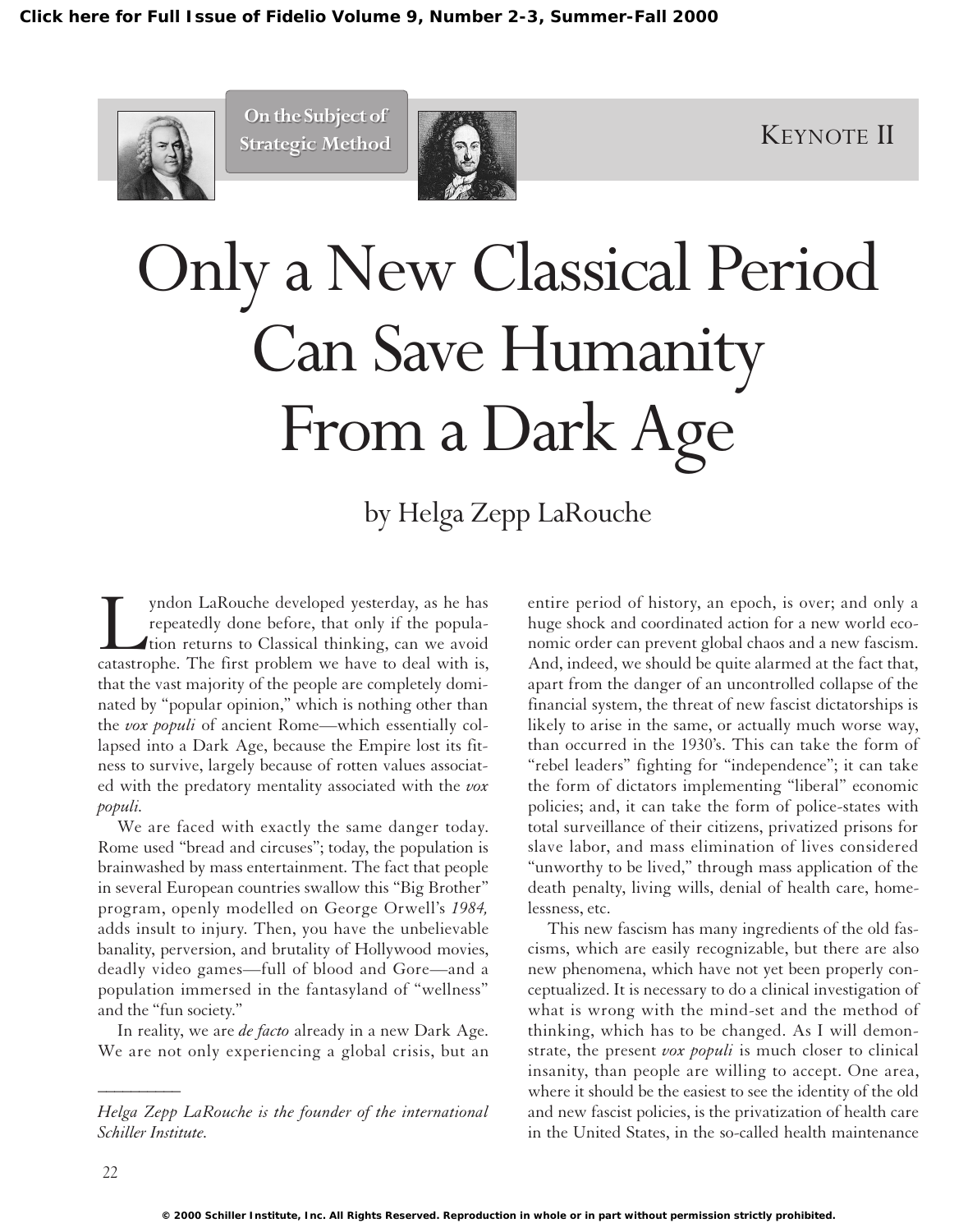**Does a society, whose children do not have a childhood, and where the idea of the sacredness of human life is unheard of, have a future? Then, there are the predator capitalists of the Internet firms, who do**

**not mind that their short-lived riches are built on accelerating racism and the marginalization of the poor. Whoever does not see that there is the danger of a new fascism, potentially much worse than that of Hitler, is blind and evil.**



*Street gang, 1991.*

organizations (HMO's), where accountants and managers dedicated to a "shareholders value" society, and the mindless greed of speculators, decide who is a "useless eater," and what is an "unworthy life."

This is the direction in which Public Health Minister Andrea Fischer, the most incompetent German cabinet minister of all time, is going; and this is the case with 50,000 involuntary euthanasia deaths *per year* in Holland.

Now it is obvious, beyond a shadow of a doubt, that what we have always insisted upon is true: that the International Monetary Fund, by forcing Third World countries to cut health and other social expenses, has practiced genocide on a large scale, for decades.

#### The AIDS Threat to National Security

In January of this year, a C.I.A. report was published, stating that the global AIDS pandemic represents a national security threat to the United States. This is exactly what Lyndon LaRouche said in 1985 (actually, in a general form, already in 1973, even before AIDS was discovered)! He then was denounced and prosecuted.

It is indeed a security threat, not only to the United States, but to the whole world! This one area shows clearly that we are in a Dark Age. And, one year ago, there was a report by the World Health Organization, which said that there is evidence that the world has dangerously underestimated the threat of bacteria and viruses to national security and economic growth, and soon the world may lose the opportunity to protect people from this risk.

This report states, in an unprecedented tone of urgency, that the world has only a very short "window of opportunity" left to make dramatic progress in controlling the six leading killer diseases, and protecting the world against new diseases:

The cost of failure will be high; increased drug resistance and the emergence of new bacteria and viruses could make the control of infectious diseases both scientifically and economically unlikely in the future.

It is in the best interest of all countries to support global initiatives to control infectious diseases. Any segment of society that ignores the spread of infections among its neighbors, does so at its own peril. When a country becomes a weak link in the chain of global surveillance and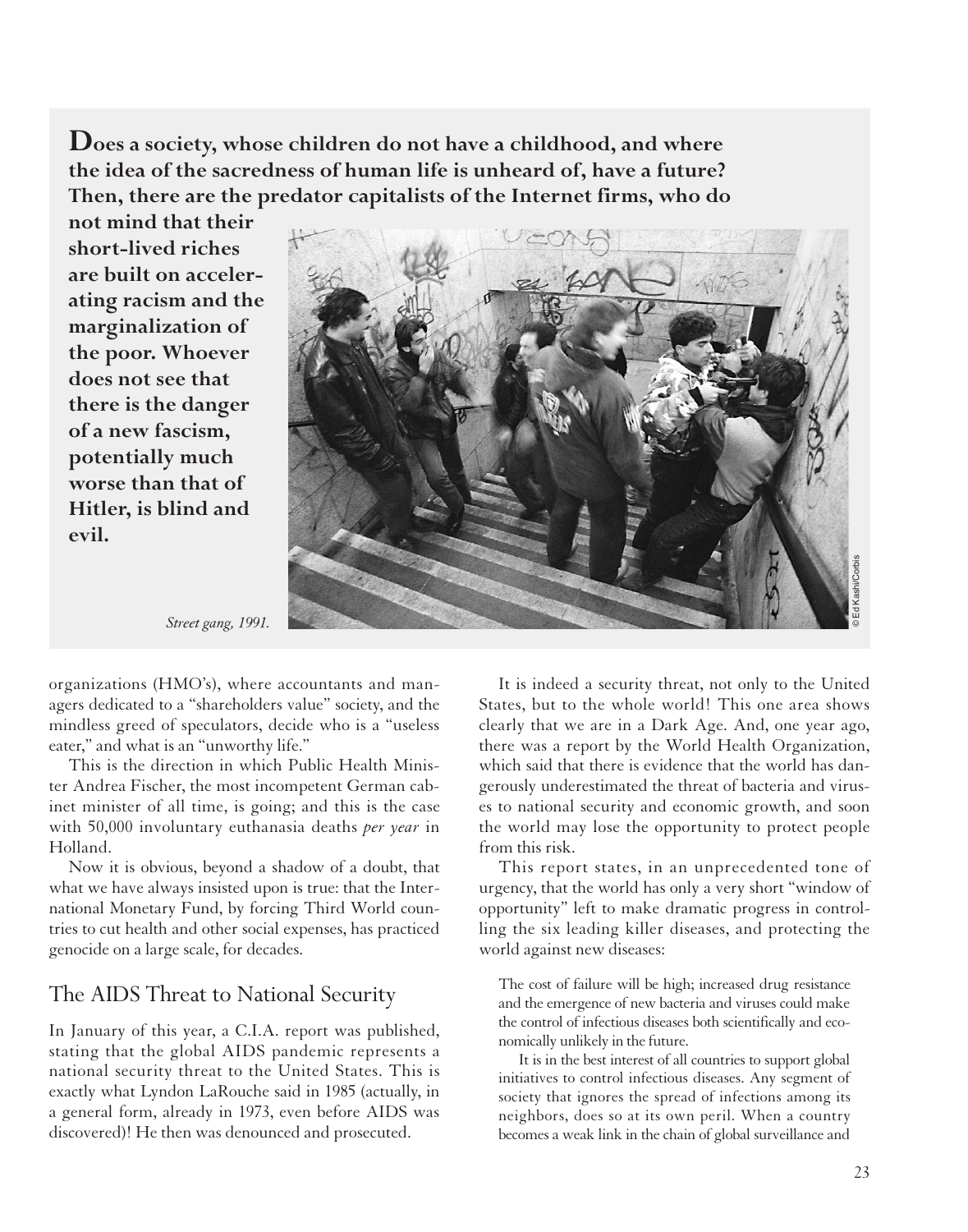disease control, everyone is affected. . . .

Smallpox provides a very striking example. If smallpox had not been eradicated in a few remaining countries in 1977, the world might still pay a heavy price today. Unforeseen was the imminent emergence of HIV/AIDS. Immunization with the smallpox vaccine—made from a live weakened virus—would now be *fatal* for many people, whose immune system is impaired by HIV.

Just a few years' delay and global eradication of smallpox may have become impossible without the discovery of a new vaccine. Had smallpox not been eradicated, at a cost then totalling \$300 million, it could be among the top six infectious killers in the world today. Without past concerted efforts to fight the disease, smallpox would still cause at least a million deaths per year, costing governments billions of dollars in health care costs. These lessons have been overlooked.

The progress that the world can make today against infectious diseases may not be possible a decade from now. Increased drug resistance and the unforeseen emergence of new microbes could close the window of opportunity for controlling infectious diseases.

This is almost an understatement. Multi-drug-resistant forms of diseases are already becoming untreatable in any country, at any price, once the options have been exhausted. It is becoming increasingly difficult to develop new antibiotics and other drugs fast enough to replace those that have become ineffective.

Has there been a crash program to develop new scientific breakthroughs? No!

Has a society which fails to respond to an existential threat, lost the moral fitness to survive? Yes!

# A Culture of Violence

Let us look at another aspect of the new Dark Age. We have documented the accelerating use of child-soldiers, with the spread of wars around the globe, as well as child slave labor, child prostitution, the use of children as organ donors. Every day, 50,000 children die of hunger. And, in the so-called "advanced" sector, we experience the phenomenon of the "new violence." Children are trained to become mass killers, though video games, modelled on flight simulations used by the military for the training of combat soldiers.

These video games—Pokémon is like an initiation drug—have resulted in an unbelievable brutalization of the minds of helpless children, from the age of three on up. Four-year-old children jump out of a sixth-floor windows, because they believe they can fly like a figure in Pokémon. Six-year-old children shoot six-year-olds. The childhood of the children of the world is being stolen. They do not *have* a childhood.

Already in 1972, The American Medical Association reported a direct link between violence in the media and the actual increase of killings around the world. Does a society, whose children do not have a childhood, and where the idea of the sacredness of human life is unheard of, have a future? And then, there is what LaRouche calls the generational crisis, where the eco-fascist ideas of the '68 generation are now topped by the unbridled predator capitalists of the Internet firms, Social Darwinist millionaires of Generation X, who do not mind that their shortlived riches are built on accelerating racism and the marginalization of the poor. Whoever does not see that there is the danger of a new fascism, potentially much worse than that of Hitler, is blind and evil.

# Self-Delusion: The Rise of Hitler

It is most instructive to compare the present self-delusions, with the complete illusion and misjudgment at the time immediately before Hitler's takeover. After the sensational election successes of the Nazis on Sept. 14, 1930, people were stunned, and looked for reasons for this success. It really could not be attributed to either the program or leadership of the NSDAP (Nazi Party). Why should Hitler be something special, among the four hundred groups of the Conservative Revolution? In fact, people were full of contempt for the "intellectual shallowness" of the Nazis; the Berlin press characterized their tirades as most banal, hollow charlatanry, saying nothing, or else what other agitators for the Conservative Revolution had said already.

Then, after the major losses of the Nazis in the Reichstag election of Nov. 6, 1932, and the crisis around Nazi leader Gregor Strasser in December 1932, the general assessment was, that the Nazis were only a passing phenomenon, which would break apart from their inner contradictions. This was ideologically motivated wishful thinking. All the information concerning the Nazis' intentions was there, but what was missing was the ability to conceptualize the new phenomena.

Still, on Jan. 15, 1933, Reichschancellor Kurt von Schleicher said: "Mr. Hitler no longer represents a problem. His movement has ceased to be a political danger. The whole matter is resolved and a sorrow of the past."

Only a few took *Mein Kampf* and Hitler's speeches seriously. Different political groups had different ideological reasons for their misjudgment. The Communists, influenced by Georg Lukacs, believed that the "actual danger" would be the "social fascism of the Social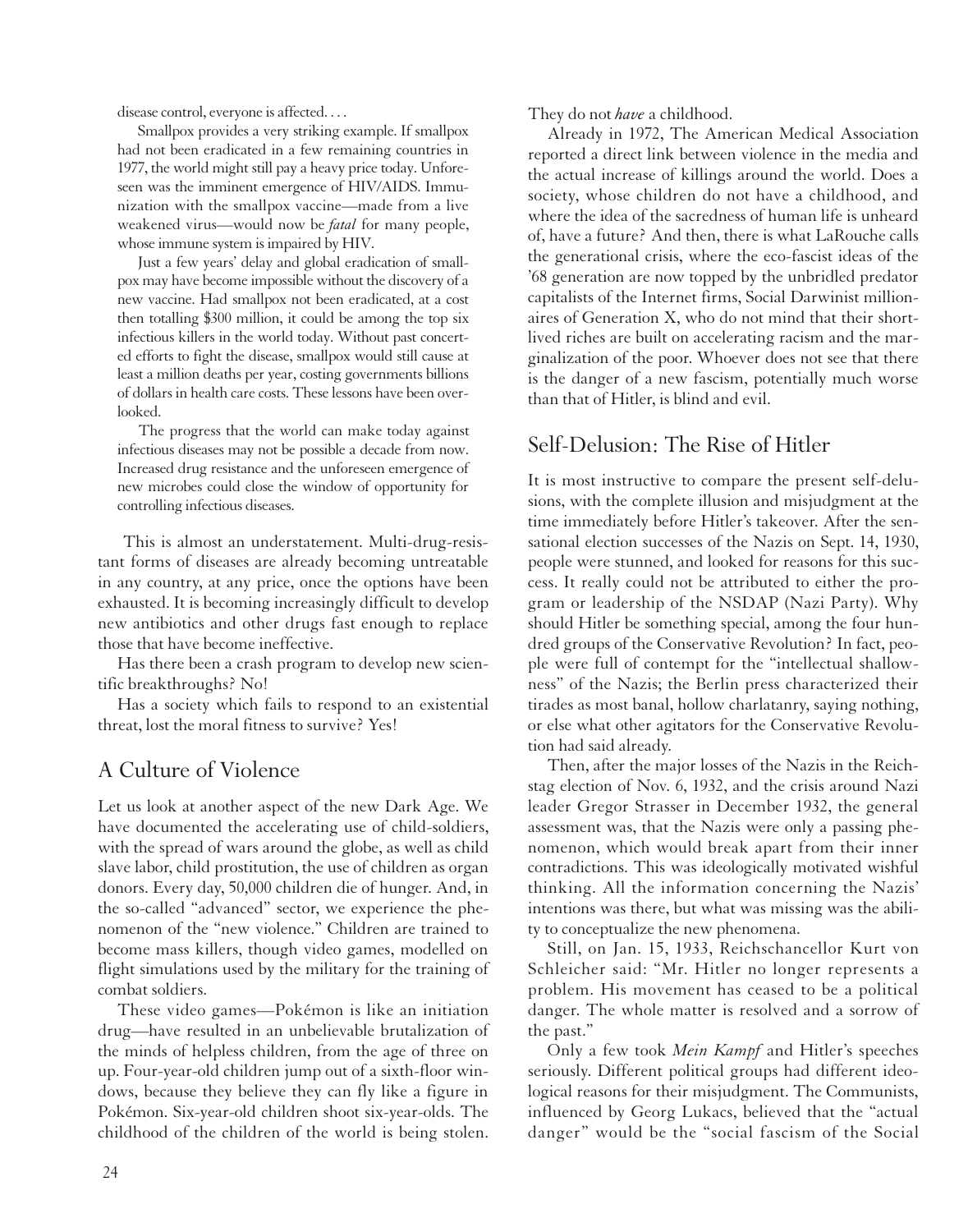Democracy," which would be much more efficient in implementing the "fascist dictatorship of the financial oligarchy."

The Social Democrats believed that, since they had survived Bismarck and Kaiser Wilhelm, nothing could be so difficult. And even after Hitler's takeover, people raised no special alarm—a few voices excepted—and there was also no special outcry coming from abroad.

But, Hitler was very clear about the utopia of a "globalization" of his power. The racism and the glorification of a supposed Germanic super-race were out in the open, and there was a total openness about the Social Darwinist intent to eliminate the "unfit" and "unworthy."

Where did this come from?

What was the significance of Joseph Goebbels' radio address of April 1, 1933, in which he declared: "Now we have eliminated the year 1789 from history!"

#### Romanticism Against the Classical Idea

"The ideas of 1789"—that was a synonym for the enemyimage held by the Conservative Revolutionaries ever since the period of the American Revolution (of which the French Revolution was essentially a failed version), and since the time of German Classical culture, of the Weimar Classic.

One has to consider the entire evolution of the ideas of the Conservative Revolution, which include the mythologies of the Romantic movement, as a fundamental counterattack against the German Classic, all the way through Nietzsche, Wagner, the "Romantic" protest movement of the *Jugendbewegung* (Youth Movement) before World War I, as an essentially uninterrupted tradition; and, then, to consider, how the Romantic-initiated cultural pessimism of the World War I period was shaped though the terrible experience of that war. All this went into the "heroic nihilism" of the Conservative Revolutionaries, individuals such as Ernst Jünger, Oswald Spengler, Moeller van den Brück, and others, who shaped the ideological environment around the Nazis.

It is these ideas which, in a new form, are at work in the present, and which represent a mortal threat to human civilization.

The Romantic movement, as it appeared in Germany, was a conscious countermovement against the German Classic; it took slightly different forms in other European countries, and was a powerful assault against the very identity of that which is called "European culture."

It was with the emergence of Greek Classical thinking, from Homer, through the great tragedians, until finally with Plato, that the scientific knowledge was established, that the world is not governed by magic and demons, to which man can respond only with superstition and manipulation, but rather, that man is capable of formulating valid ideas about the physical universe, that the universe is lawfully organized by the *Logos,* and that the reflection of reason and truth, is beauty. In this sense, European culture was a tremendous victory of man over the barbarism of the Mesopotamian, Babylonian, and other empires. It was the birth of human dignity and human rights.

After Leibniz had revived the Platonic-Christian tradition after the Thirty Years War, and developed its scientific method to a new level, and after especially Gotthold Lessing and Moses Mendelssohn had combatted the evil influence of the English and French Enlightenment, and in this way prepared the ground for the Weimar Classical period, the collaboration of especially Friedrich Schiller, Goethe, Wilhelm von Humboldt, and their friends established the high ground in Classical culture up to that point.

Never was there a higher ideal of man, a more noble idea of man in his freedom, each individual capable of becoming a beautiful soul and a genius, than was celebrated in the works of these men. And never, was the principle of Classical composition of works in drama, poetry, music, or sculpture brought to a higher level.

The historical moment when this occurred, was just after the success of the American Revolution—the establishment of the first true republican sovereign nationstate, and the biggest defeat for the British Empire and the oligarchy of that time. It was the understanding, and not only of Presidents John Adams, John Quincy Adams, and James Monroe, that the concept of the sovereign nation-state, committed to the general welfare and the inalienable rights of all citizens, was supposed to be spread throughout the globe, so that sovereign nations could peacefully live together in a community of principle. These were the political ideas which inspired Schiller and all the republican forces of Europe.

When the representatives of the Weimar Classic and the Classical composers, above all others Beethoven, crowned these noble ideas with songs and compositions, which established eternal and universal laws of art; and, furthermore, when Wilhelm von Humboldt and the humanists of his time proceeded to make these principles the foundation of a general educational system; then, the oligarchy was confronted with its biggest challenge ever: True republics, *and* Classical thinking in the general population, were spreading!

I am convinced, that the Romantics were not really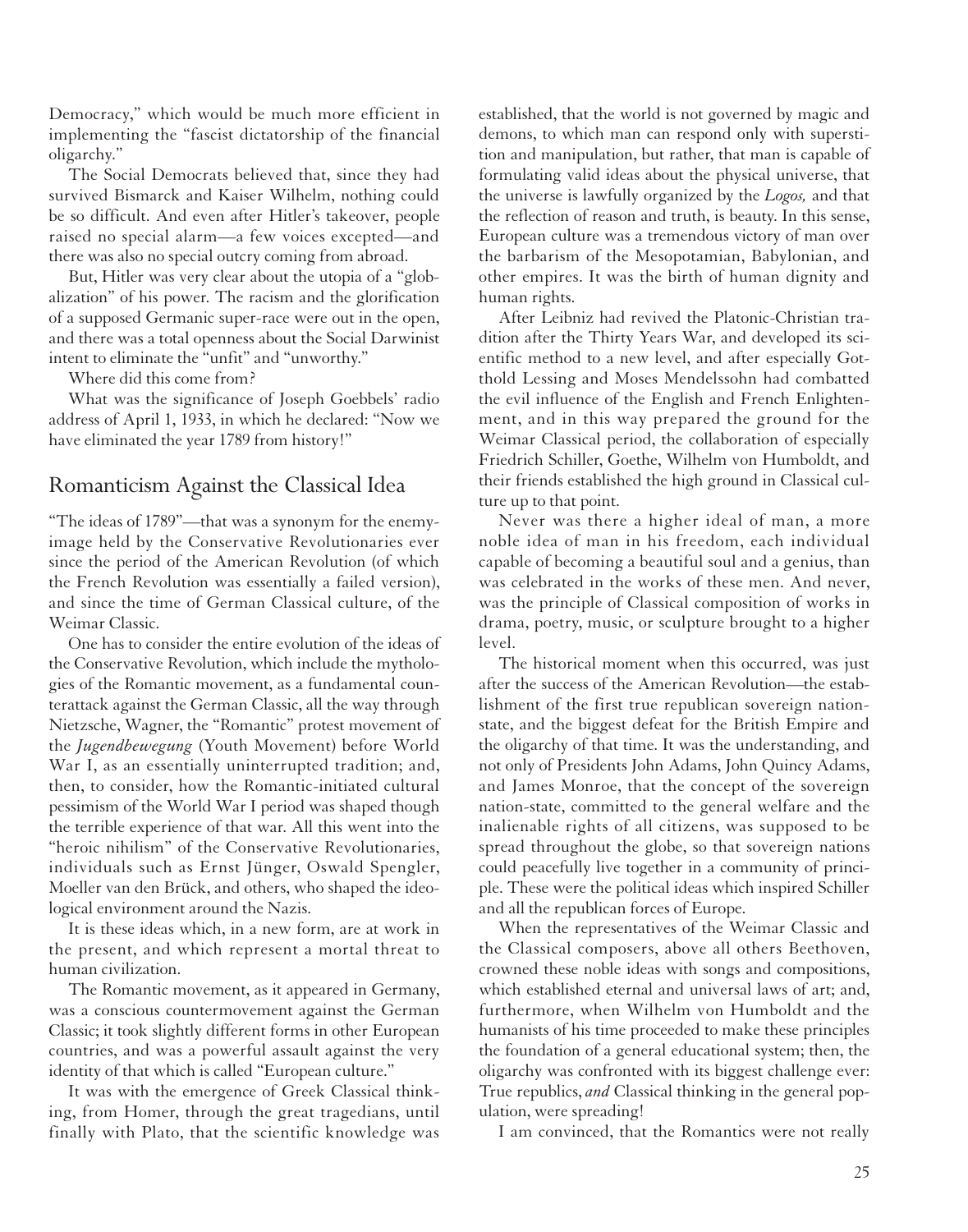romantics, but agents of the Holy Alliance and oligarchy of their time. Yes, for sure, they had their sincere romantic feelings—what that means, we will see shortly—and their romantic fantasies, but if they were not agents from the beginning, a lot of them were surely picked up as agents in the process. Friedrich Schlegel, for example, later worked openly for Metternich and Gentz. De la Motte Fouqué articulated the ideas of the Restoration and the racial superiority of the *Geburtsadel* (hereditary nobility) as the justification for feudal class society. And Johann Heinrich Voss was probably right, that Fritz von Stolberg was sponsored by the oligarchy and reactionary elements in the Church.

In any case, one has to consider that the Weimar Classic, and especially the works of Schiller, represented the highest level of reason, expressed the most profound Platonic ideas with poetic beauty, and all these contributions challenged the population to the highest level of thought and consciousness. The demand of the time was how to realize the great ideas of the American Revolution in Europe, how to build the greatest piece of art, to build "political freedom," as Schiller said.

And, what do the Romantics propose at this time? They glorify exactly what was essentially a Dark Age; they present an historically, completely falsified image of the Middle Ages: knighthood, the emperors, misused Nordic mythologies, inexplicable mystical events, an infinite longing for death, the unrestrained living-out of psychological disorders, just to name a few elements of their irrational mix.

The poet Heinrich Heine asks in his essay "The Romantic School," which is a sarcastic polemic against its proponents: Is it not very strange, that such an eerie curiosity motivates people to look into the graves of the past? This always happens in extraordinary periods, at the end of an epoch, or shortly before a catastrophe.

He concludes that the Romantics in Germany had quite a different purpose than those in France, and that the effect that they were able to have on the broad masses, threatened the freedom and the future of his Fatherland.

I will introduce you now to some of the key Romantics, some of their works and how they continue to be influential in the present, and contrast their way of thinking with Classical principles.

# The Schlegels *vs.* Schiller and Goethe

In the second half of the 1790's, when Schiller and Goethe had started the fruitful decade of their collaboration, a group of young poets and writers gathered in

Jena, and in the beginning they were in contact with both Schiller and Goethe. August Wilhelm Schlegel, a student of Gottfried Bürger, whose poetic populism Schiller had so sharply criticized, collaborated for a short period with Schiller's publications *Almanach* and *Horen.* He married Caroline Böhmer, who later left him to marry F.W.J. von Schelling, the "philosopher of nature." Soon August Wilhelm's brother Friedrich arrived with his lover and later wife, Dorothea Veit, a daughter of Moses Mendelssohn (who unfortunately did not walk in her father's footsteps).

After a short period of contact, Schiller cut all ties to the Schlegels, because he absolutely could not stand the impertinent and overbearing behavior of the brothers, especially Friedrich. Friedrich had attacked Schiller in the publication of the royal director of the orchestra (Kapellmeister) in Berlin, Friedrich Reichardt. Schiller and Goethe started the "Xenien" fight, many episodes of which were directed against the Romantic camp.

The Schlegels founded a direct counter-publication to the *Horen,* which only appeared from 1798 to 1800; it was called the *Athenäum,* and it became the flagship publication for their school. In it wrote also Schleiermacher, Novalis (Friedrich Freiherr von Hardenberg), Fouqué's teacher A.L. Hülsen, and the sister of Ludwig Tieck, who, besides Novalis and the Schlegels, was one of the four in the original core group. It was not least the intrigues of this Caroline, whom Schiller called "Dame Lucifer," which organized the majority of the Romantics into an openly hostile position to Schiller. She challenged the Schlegel brothers to become "critical dictators of Germany."

Novalis, whose fifteen-year-old bride had died, was the first example of a "poet" writing out of an overblown fantasy and longing for death, where he wished to follow his bride. His "Hymns to the Night" are the product of a morbid fascination with death.

Another major document by Novalis, "Christianity and Europe" (despite the fact that, on Goethe's advice, it was not published in the *Athenäum*), formulated for the first time the strange theory, according to which the Middle Ages was the time of a unified, powerful Europe, where the good emperor and respected, commanding priests would tame the wildest and most selfish tendencies. This wise head of the Church would also curb the dangerous development of knowledge—lest the people should become accustomed to despising everything great and miraculous, and regarding it as mere causal lawfulness.

Novalis's tract went too far for Goethe, who, after all, was steeped in the Greek Classics and three thou-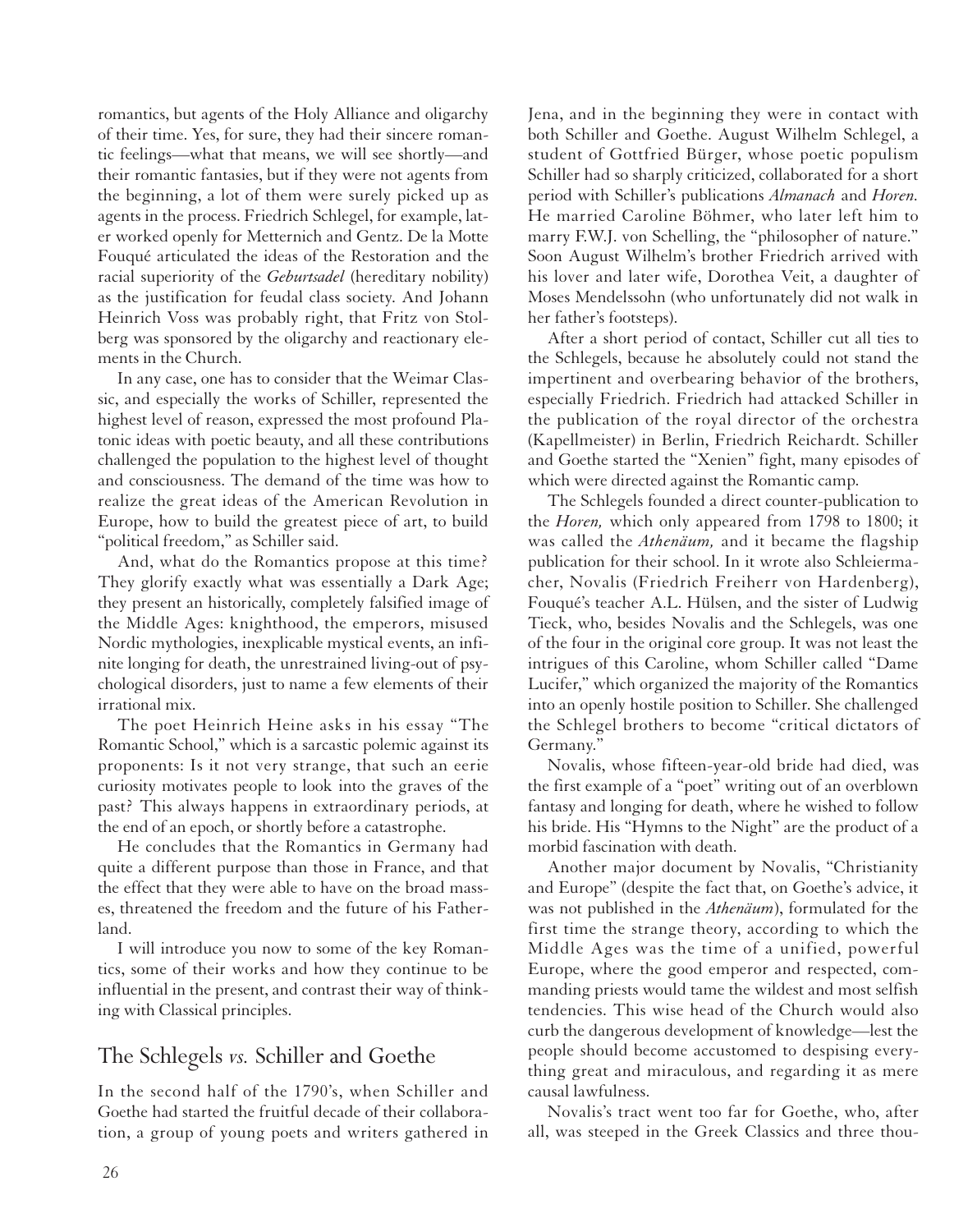

**The Romantic movement, as it appeared in Germany at the end of the Eighteenth century, was a conscious countermovement against the German Classic; it took slightly different forms in other European countries, and was a powerful assault against the very identity of that which is called 'European culture.'** *Friedrich Schlegel*



*August Wilhelm Schlegel*



*Ludwig Tieck*



*Key figures of the Romantic movement in Germany.*



*Novalis (Friedrich von Hardenberg)*



*Friedrich Schleiermacher*

sand years of European civilization, and who had defended Kepler and attacked Newton in his scientific studies.

Of the Schlegels, August Wilhelm vacillated between his efforts to propitiate Goethe for his own purposes, and to join the attack on the Classics; but he was already in the process of accepting Romantic ideas. Friedrich completely went along with Novalis, and later converted to his own strange brand of Catholicism, on this basis. August Wilhelm never wrote poetry, but from 1801 to 1804 he read lectures in Berlin about the history of Romantic literature. Essentially, they attacked the Classics and praised all poets who followed neither the rules of the Greeks nor those of the French. Schlegel naturally glorified the German Middle Ages, the "Minnesänger" and the *Nibelungenlied.* Indeed, he managed to portray this rather sinister period in a glorious light. Unfortunately, he provided the theoretical foundations for the Romantics.

In the meantime, Caroline left him and and married Schelling. For the next sixteen years, August Wilhelm lived with Madame de Staël, the daughter of French Finance Minister Necker, banned from France by Napoleon. Schiller was absolutely appalled by her, Goethe said, such that when she left Weimar, he felt as if he had survived a terrible disease.

The Granger Collection

The Granger Collection

With the help of August Wilhelm, she wrote a book, *On Germany,* about literary life in Germany, which is full of her and Schlegel's Romantic views. They had a very strange relationship, because, despite the fact that she had numerous affairs with other men, he signed a letter to her in 1805 with the words, "Your slave." When he tried to marry another woman after she died, this woman left him after the first night, and her parents got the marriage annulled, with the argument that it never was consummated; Heine reported about all of this with funny references to the missing parts of Osiris.

Friedrich Schlegel, who originally studied the ancient Classics and philosophy, went to Berlin in 1797, where he waged polemics against especially German Classical literature, socializing with Johann Friedrich Reichardt, whose house became a center for followers of Romantic ideas. Friedrich wrote in his magazines *Deutschland* and *Lyseum.* He also wrote the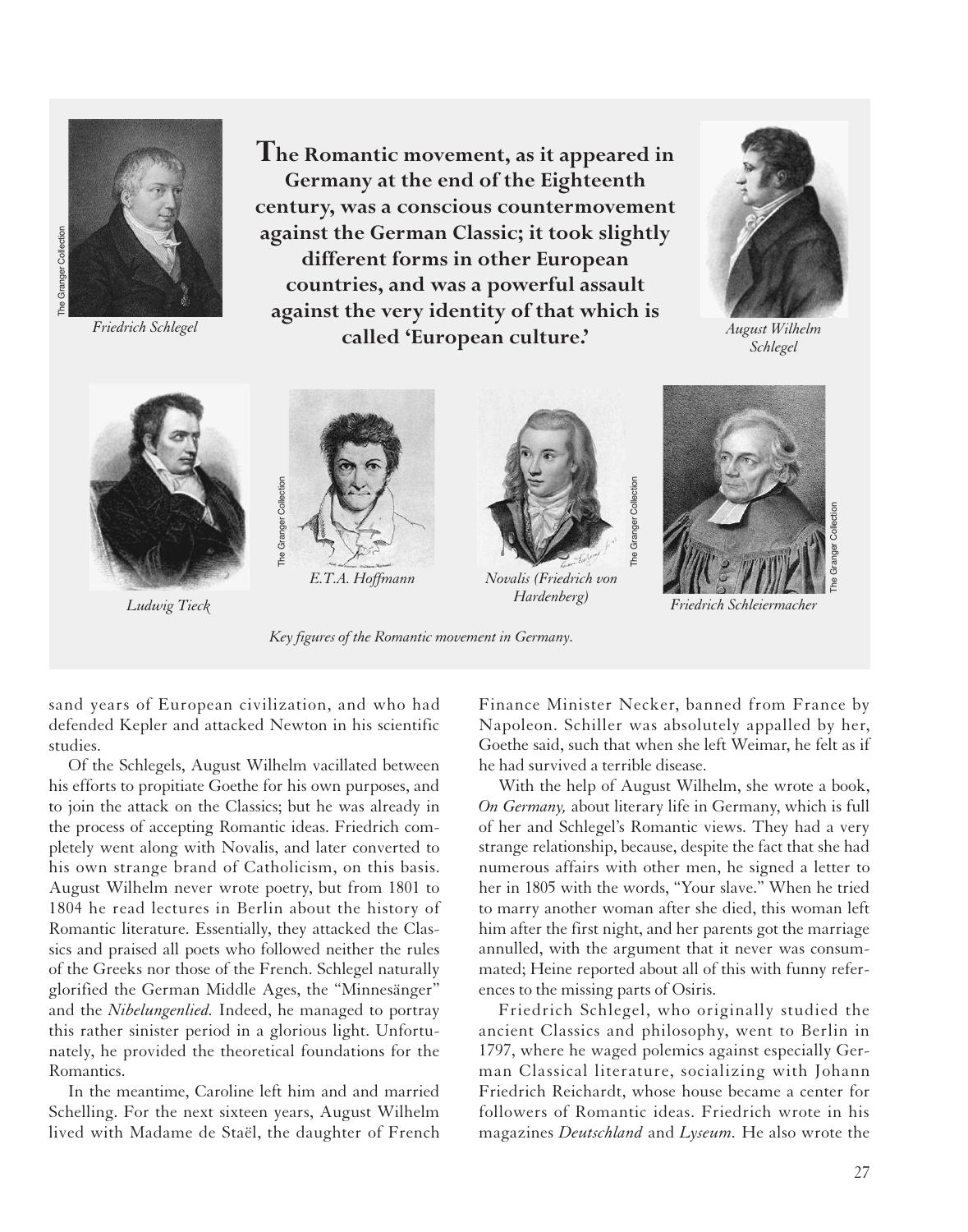unspeakable novel *Lucinde,* in which he praises man as "the serious beast," and hails the "god-like art of laziness," the right to be impertinent, and the pleasures of free love. August Wilhelm was the first to praise the power of the *Nibelungenlied,* which had been rediscovered by J.J. Bödmer in 1757, in his lectures. He insisted that it was comparable to Homer's *Iliad*—an idea that Schiller and Goethe completely rejected. They were disgusted by the whole Nordic mythology, whose gods were more like incomprehensible ghosts, than godly figures.

Schiller, in particular, concluded that Nordic mythology was too closely tied to the particular time and national interest. Greek mythology, on the other hand, alone could address the eternal, timeless, and universal man.

How right Schiller would prove to be! This conscious effort by the Romantics to replace the reference point of ancient Greek ideas with the Nordic mythologies, would directly lead to the German catastrophe. In another location, Schiller worried about what all of these Romantic ideas would lead to.

Friedrich wrote a major treatise about Northern poetry, while the main works of de la Motte Fouqué were devoted to the Nibelungen saga and the idea of the Nordic heroes. Josef Görres took up the Lohengrin story, and made further investigations into the Siegfried saga. In 1826, the *Nibelungenhort* was performed on stage for the first time, and naturally Richard Wagner then used these mythologies as a reservoir for his operas, *Parzival, Lohengrin,* and *Tristan und Isolde.*

With the glorification of the Middle Ages by the Romantics, these mythologies were misused to become the mythical notion of the *Volk,* and under the Nazis the *Nibelungenlied* became the anthem of the unconditional followers of the "Führer."

The main novel by Novalis, *Heinrich von Ofterdingen,* starts with the following sentences: "The young man lay restless on his bed, and thought about the stranger and his tales. 'It is not the idea of the treasures, which has awakened such an unspeakable longing within me,' he said to himself; 'I am distant from all thoughts of greed. But I do long to catch a glimpse of the blue flower. I am obsessed by it, and I cannot compose or think of anything else. I have never felt this way before: It is as if I had seen it before in my dreams, or I had slept my way into another world.'"

This motif of the "blue flower" became the metaphor for the Romantic. And what was it? This strange brew of the Edda, and the glorification of the powers that be.

There is another whole dimension to the Romantic

writings. On one hand, they are mostly very simpleminded, written in an extremely simplistic style. As Heine writes about Tieck, he had "swallowed so much from the popular books and poems of the Middle Ages, that he almost became a child again, and blossomed downward into that babbling simplicity, which Madame de Staël took so much trouble to admire."

Concerning Tieck's "Der blonde Eckhart" and "Der Runenberg," Heine writes further:

"This poem is suffused with a mysterious inwardness, a special secret with nature, especially the plants and the realm of the stones. The reader feels as though he were in an enchanted forest."

Let me tell you briefly the story of the "Fair Eckhart," a knight who lives in the solitude of a wood, with his wife, Bertha. A visitor comes, Walter, who befriends Eckhart, and one night he urges Walter to listen to Bertha's story of her childhood:

When she was eight years old, she was brutally beaten by her father; she runs away through mysterious woods and mountains, and meets an old woman who takes her into her house. Bertha has to take care of the bird and the dog, and eventually the woman tells her a secret: that the bird lays an egg every day, with a pearl or precious stone in it. She adds, that if Bertha does her duty, she will do well; if not, punishment will overtake her, sooner or later. When Bertha is fourteen, she decides to steal the bird and the pearls. She chains the dog up in the house, knowing that he will die as a result. She sells the stones and keeps wandering, until she reaches the village of her parents, who, however, have died three years before. The bird starts to sing, and she strangles him. Then she marries the knight Eckhart.

This is the end of her story, and Walter comments: "I can imagine, how you fed little Strohmi."

Eckhart becomes totally paranoid, that Walter may tell their secret. Bertha gets very sick. She is terrified: How could Walter know that "Strohmi" was the name of the dog? Eckhart goes out and shoots Walter dead. Bertha dies before Eckhart returns.

He befriends another knight, Hugo von Wolfsberg. Eckhart is paranoid, that his friend loves him only because he knows of his guilt. All of a sudden, Hugo's face turns into that of Walter. Eckhart fears that he is going insane and runs away. He runs into the old woman, who says, "So, are you bringing me my bird, my dog? See, injustice finds its punishment. I was Walter, I was Hugo, and Bertha is your sister, whom her father, a knight, had given to foster parents to be raised." Eckhart goes insane and dies.

Now, this is clearly the story of a child, beaten by a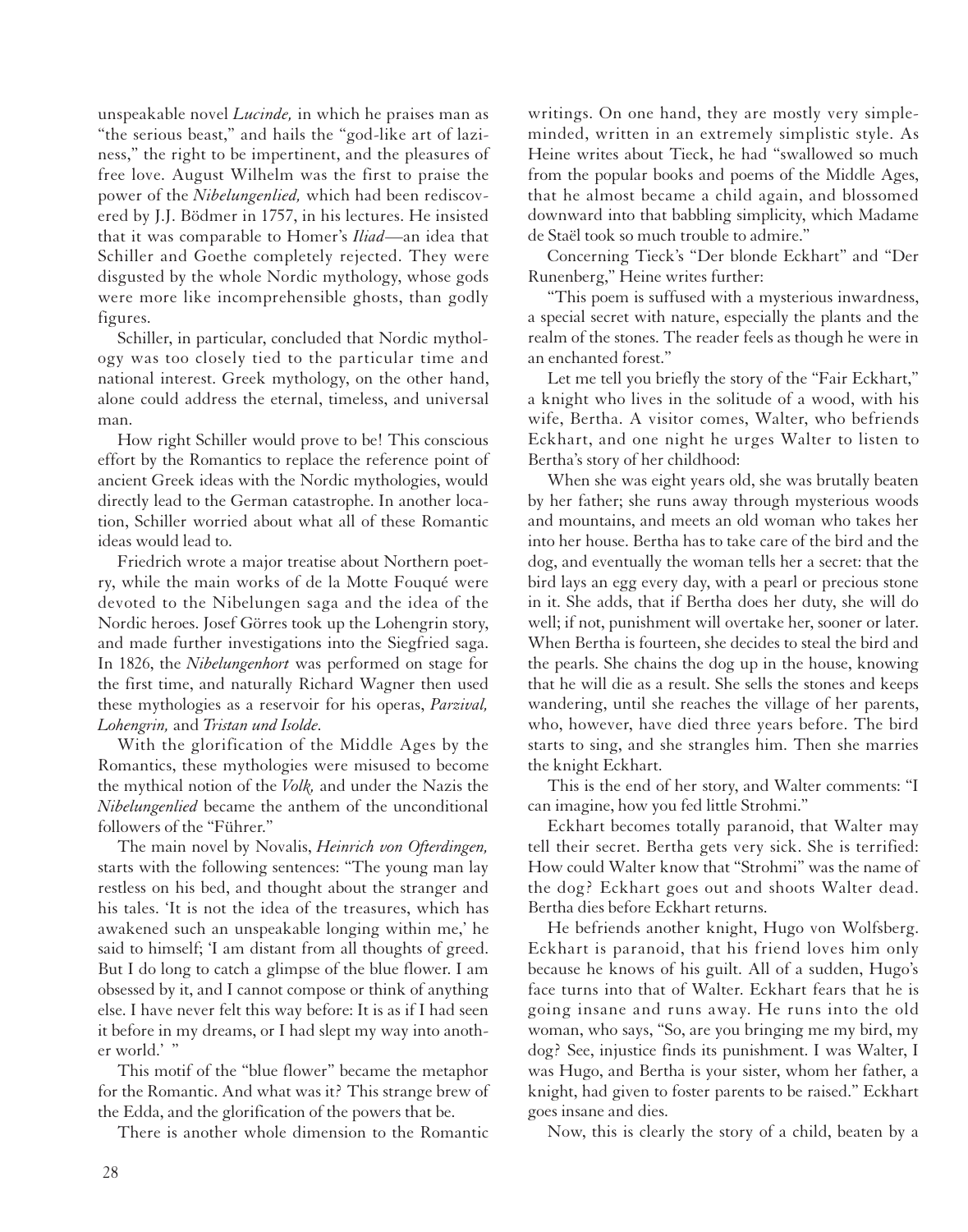bipolar father, who develops a multiple personality disorder, combined with paranoid fits and schizophrenia.

As I will show, this fascination with insanity is a very characteristic feature of nearly all the Romantics.

In "Der Runenberg," the hero, Christian, walks around in a strange mountainous landscape:

He thoughtlessly pulled at an exposed root, and suddenly he was shocked to hear a muffled cry from below; the cry continued to reverberate underground, in plaintive tones, until it finally became mournfully lost in the distance. The sound pierced his heart to the core; it gripped him, as if he had unknowingly touched the wound that was inflicting so much pain on the dying body of nature, that she wished to perish from it. He jumped up, and wanted to flee, since he had heard awful things about the strange mandrake root, which, if ripped out, utters such blood-curdling sounds that it drives men mad with its screaming.

Now, we finally know what's wrong with Andrea Fischer—she tried to pull out mandrake roots! Not only Novalis talked with plants, so does Prince Charles!

In "Runenberg," Christian, who otherwise gives a detailed clinical description of his own schizophrenic nightmares, says:

No, I quite distinctly remember that it was a plant which first acquainted me with the full scope of the earth's misfortunes; only since that time, have I understood the sighs and complaints which are discernible everywhere in nature, if one takes the trouble to listen. In plants, herbs, flowers, it is only one great wound which stirs and moves: They are the corpse of earlier, magnificent stone-worlds, and they appear before our eyes in a state of horrible putrefaction.

Here you have it! Now we finally know how the Greenies know that the forests are sick! All you need is a schizophrenic who longs for death, and the woods will tell him!

#### The Romantics Live Out Insanity

Tieck was not the only one, in whom this insanity and indulgence in nature were connected. Heine said about Novalis and E.T.A. Hoffmann, that the similarity between them was, that their poetry was actually a sickness. Heine wrote:

Hoffmann saw ghosts everywhere, but life itself rejected him as a pathetic spook. He felt as if he himself had become a ghost, and all of nature was, for him, a misshapen mirror, one in which he could see only, distorted a thousandfold, his own funeral bier; and his works are nothing other than a terrifying, twenty-volume-long cry of fear.

Hoffmann only dealt with the "night-side of Nature," talking about the devil, graves, insanity.

But, not only Heine recognized that the Romantics were living out insanity; so did Goethe, who said to Eckermann, that the Classical is the healthy mind, while the Romantic is the insane one.

The interesting aspect is, that this insanity had a method. Some contemporary authors admit, that modern psychiatry has its roots in E.T.A. Hoffmann!

So writes Arnold Hauser, in his *The Philosophy of Art History:*

Psychoanalysis is itself a kind of Romanticism; it is unthinkable without the Romantic frame of mind and the Romantic inheritance. Freud's real spiritual ancestors are among the Romantics, and the presupposition of a psychoanalytical approach to mental phenomena is among the fundamental implications of the Romantic outlook on life. Psychoanalysis regards, as did Romanticism, the unconscious as origin, if not a higher, at least of a more genuine, more perennial form of truth.

Its principle of "free association," which is not only the foundation of the theory, but also its criterion of spontaneous mental functioning, is a variant of the "inner voice" of Romanticism. The very idea of convertibility of mental energies and attitudes, on which the whole structure of the psychoanalytical doctrine, with its reaction formations, defense mechanisms, rationalizations, and sublimations, is based, is unthinkable without the experience of Romantic frustrations and a constant of compensations, in a period that Freud himself has described as that of "Man's discontent with civilization."

Hoffmann clearly was afraid of going crazy himself; in any case, he was in contact with some of the leading doctors of his time, Adalbert Friedrich Marcus and Friedrich Speyer; he visited insane asylums, read the relevant psychiatric literature, and occupied himself with literature about mesmerism (hypnosis) and somnambulism. He used these subjects as literary material.

In his tale "Der Sandmann," the student Nathaniel has a pair of spectacles, with which he can see two different kinds of realities. Perception through these spectacles sets a fantastic inner life in motion, which lets him see the other world in a completely different way than everybody else. Insanity sets in; the schizophrenic can't get these two views together.

In "Prizessin Brombilla," Hoffmann describes a chronic dualism; in "Die Serapionsbrüder," he describes the world of a crazy person, who lives in his own mental world, which is logical in itself, and, as long as he is not disturbed, he lives a closed-off, but happy life.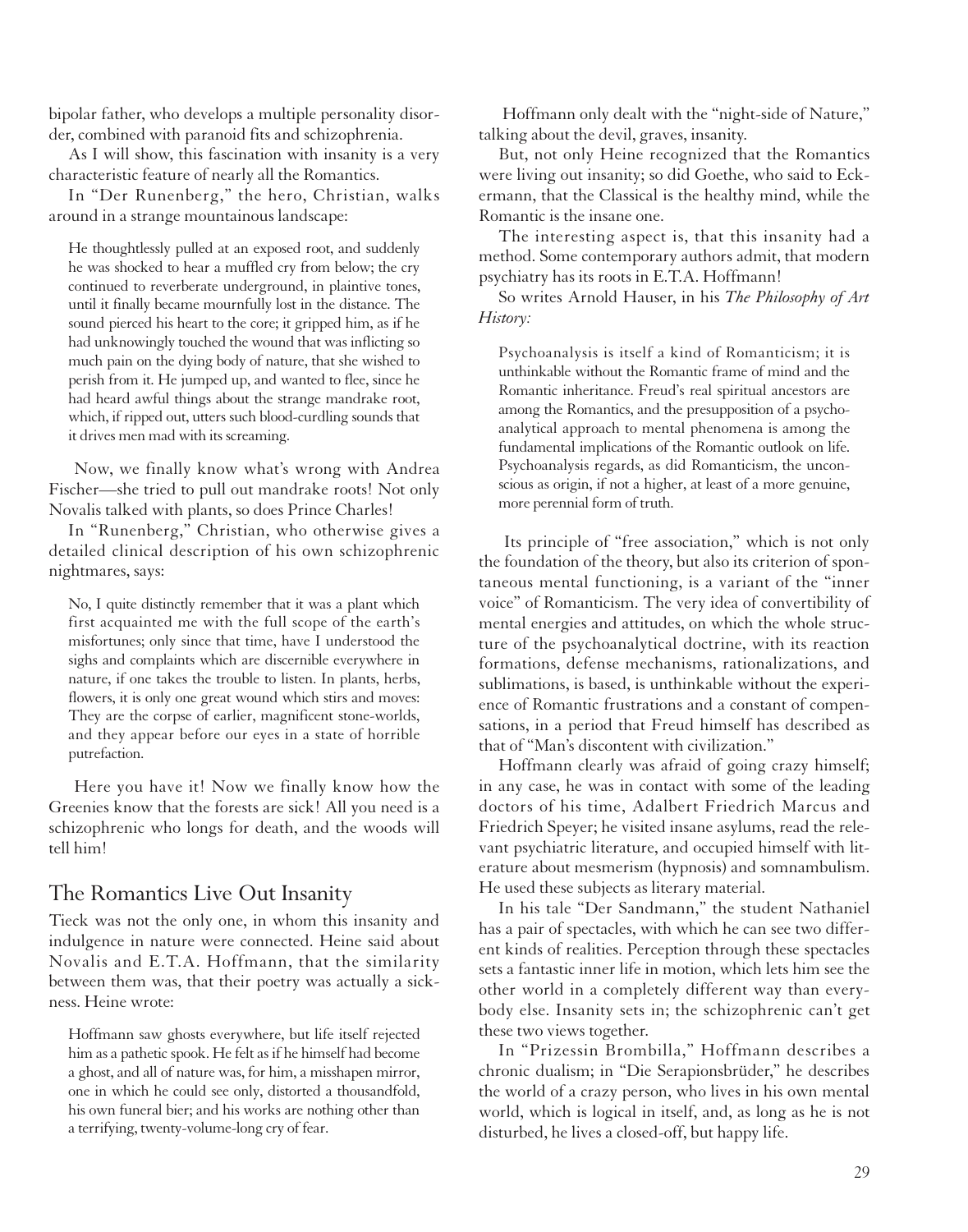It is exactly that approach—that one should not try to cure the mentally ill, but let them live a human life, where they are at peace with their disease—which was later taken up by R.D. Laing in his book *The Divided Self,* and his "anti-psychiatry" institution at Kinsley Hall. R.D. Laing became the British Tavistock Institute expert in psychomimetic drugs, by studying psychotic states within people, and then trying to imitate them with synthetic drugs. He was part of the Bertrand Russell-H.G. Wells circle, whose program was on how to induce insanity in the population as a matter of control. The experiments with the Heidelberg Mental Patients' Collective, out of which part of the so-called first generation of the terrorist Baader-Meinhof Gang was recruited, were part of this, as were the experiments with LSD on U.S. campuses, the infamous MK-Ultra project.

### An Earlier Oligarchical Project?

Was the Romantic school an earlier, similar operation approach by the oligarchy, to drive the population insane?

It is noteworthy, that Goethe quotes the report in the English *Foreign Quarterly Review,* which describes Hoffmann's sickness as a fact:

They [Hoffmann's works] have barely as much apparent content, as would at all events be granted to the insanities of a lunatic; they are the feverish dreams of a sick and impressionable brain: Even if these dreams might often excite us with their amazing feats or surprise us with their oddity, we could never give them more than momentary recognition. Truly, Hoffmann's inspirations often resemble fantasies which are produced by an excessive use of opium, and which more require the assistance of a medical doctor, than of a literary critic.

The English author advises as a treatment for Hoffmann, the then-customary bleeding, laxatives, and emetics.

Goethe comments on the report:

We cannot recommend highly enough to our readers, the rich content of this article. For, what faithful participant, who cares for his Nation's education, has not seen with sadness, that the pathological works of this sick man have had their effects upon Germany for many years now, and has seen what aberrations have been injected into healthy minds under the guise of being significant and beneficial?

In the original report, it says:

Thus was the inventor, or at least the first distinguished artist, who exhibited the fantastic array of supranatural grotesques in his compositions, so nearly on the verge of actual insanity, as to be afraid of the being which his own fancy had created. It is no wonder, that in a mind so vividly accessible to the influence of imagination, so little under the influence of sober reason, such a numerous train of ideas should occur, in which fancy had a large share and reason none at all. . . . There is much reason to think that his life was shortened not only by his mental malady, of which it is the appropriate quality to impede digestion and destroy the healthy exercise of the powers of the stomach, but also by the indulgence to which he had recourse in order to secure himself against the melancholy, which operated so deeply upon the constitution of his mind.

Heine wrote about all of this:

If one wants to get an idea of the great mob of poets who at that time were imitating the poems of the Middle Ages in every conceivable verse-form, one must pay a visit to the Charenton insane asylum.

And:

I have just drawn a comparison of the German Parnassus of that time, to Charenton.

Whatever the Romantic movement was—whether it was an organic explosion, or a concocted operation—its victory occurred after the Congress of Vienna and the Restoration. Friedrich Schlegel, by then in the service of Prince Metternich, praised the ouster of Wilhelm von Humboldt as a Minister in Berlin, as the victory of a just cause.

Another blatant propagandist of the Restoration was Baron de la Motte Fouqué, whose entire *oeuvre* was designed to reinforce the power structures of the oligarchy, by continuously emphasizing the natural supremacy of the inherited nobility and the God-given nature of feudal caste society, which happily would be accepted by the lower subjects.

In "Undine," the story of a sea-nymph, he writes:

When the sumptuous dinner was finished, and dessert was served, the doors remained open, according to the good, old custom of German lands, so that the common people, too, could look on and enjoy the merriment of their masters.

Here you have the emergence of the myth of the dutiful, submissive spirit, which gratefully accepts and bows before the strong, knightly spirit! Fouqué even went so far as to portray a parallel between the hierarchy of the knights, and angels as mediators in society.

Even Eichendorff, who was a Romantic, but essentially a happy person with enormous lyrical talent, was disgusted.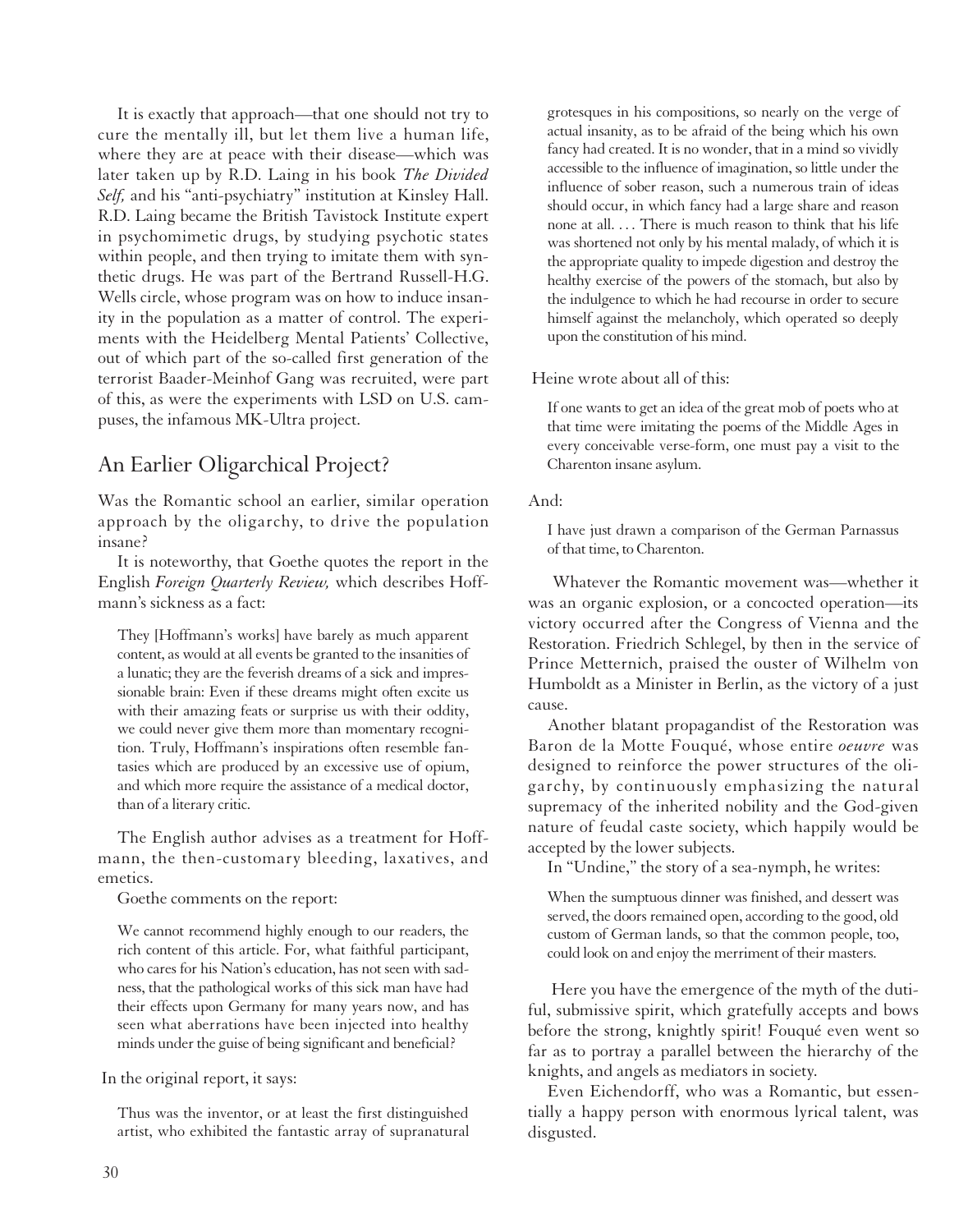**When Joan violates her oath, to only follow divine love and not feel earthly love for a man, she becomes unsure, loses faith in her mission, and falls into the hands of the English. But then, when she sees the fate**

**of France again in danger, she mobilizes the strength to free herself, and intervenes decisively in the battle. Schiller makes clear, that if you take the divine will as your own, if you become the instrument of world history, you can intervene and change it.**



*Equestrian statue of Joan of Arc, St. Augustine Church, Paris.*

Johann Heinrich Voss, who had translated Homer and the ancient Greeks, led the most heavy attack on the Romantics. In his essay "How Did Fritz von Stolberg Become a Serf?" he used the case of his former friend, Count Stolberg, who, at first, had sympathized with the ideas of freedom of the American Revolution, of Washington and Franklin, but was pulled into the reactionary environment of the Jesuits and the nobility. When the question was posed of overcoming feudal class society in practice, Stolberg had arguments, which sounded exactly like those of the plantation owners of the Confederacy. The lower class was not yet mature enough to be released, he said, defending the principle of the innate supremacy of the nobility, which he considered a more noble part of mankind, with a sense of honor totally its own, much above the low-level thinking of the nonnoble classes, and therefore deserving privileges.

Voss blasts this attitude:

The incomprehensible things, which one is barely able to wrap one's mind around! These pretensions to state honors, without the requisite abilities, this greed for the common weal, to which they contribute nothing, this presumption of ancestors whom nobody knows—this is what they call an elevated sense of honor to their own lineage.

# The 'Religious' Dimension

But to really understand the strange brew of Romanticism, it is not only the Restoration, the attack on the foundations of European identity based on the Greek Classics, the modern mythologies, the insanity, the oligarchism; to really get a flavor, one has to take a look at the religious component, the strange "speech about religion" by Schleiermacher. He writes there:

What do you call the feeling of an unrequited longing, directed toward some great cause, whose *boundlessness* you are also conscious of? What is it that grips you, when you see that which is holy most intimately intermingled with that which is profane, and the exalted with what is low and insignificant? And what do you call the mood which occasionally impels you to presuppose this direction, and to search for it everywhere? This not only sometimes grips the Christian, but rather, it is the dominant tone of all religious sentiments: *holy melancholy*—for this is the only term for it that language affords me. It accompanies all joy and all pain, all love and all fear; indeed, . . . it [is] the *fundamen*tal tone to which everything else is oriented.

"This lovely, sweet melancholy," the tears, this "indescribably sweet pain," which "could not be exchanged for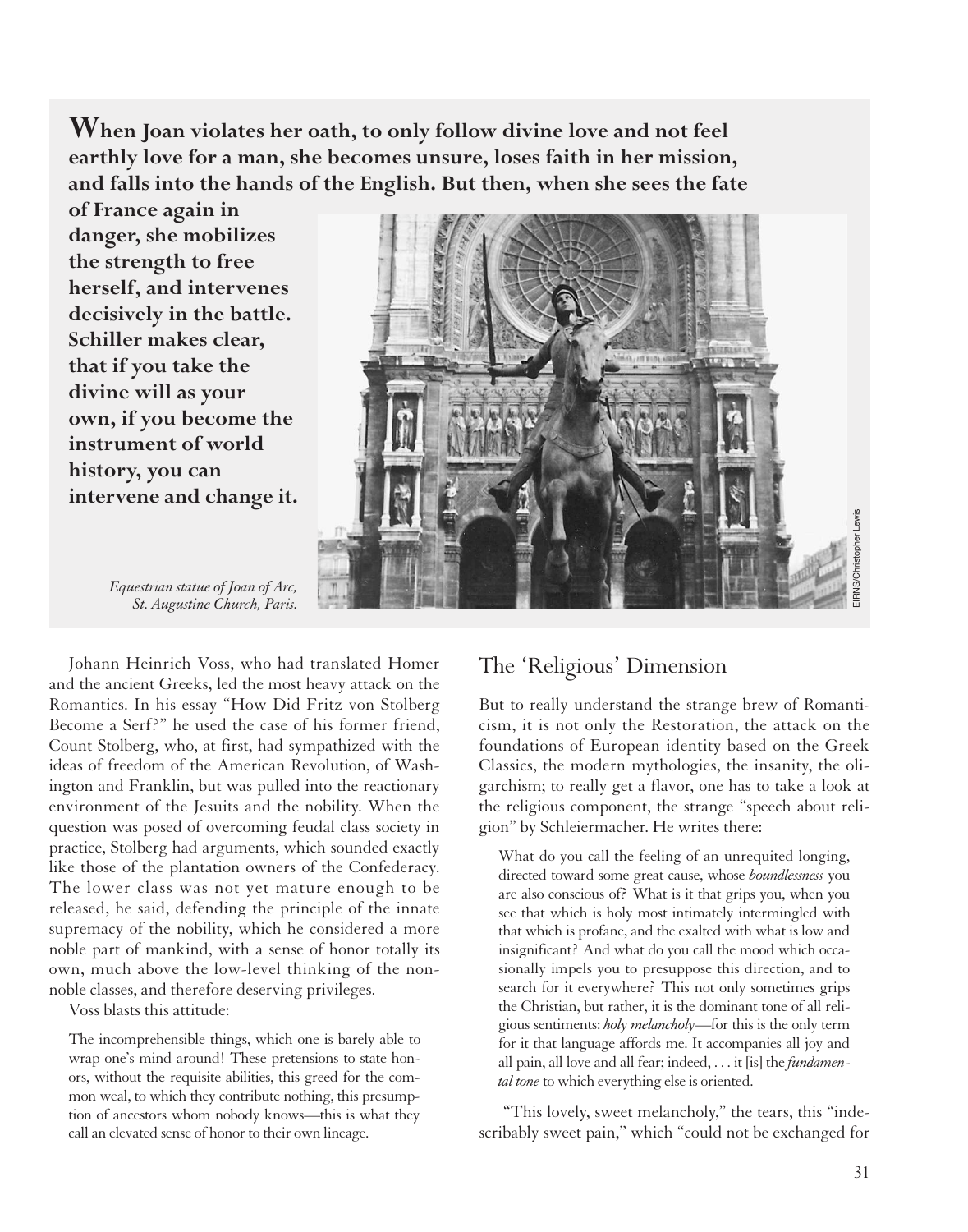all the comforts on earth"—now, this is *really* Romantic!

The idea that "in all of life, it is not much other" than "pulling oneself along in the darkness, along unknown passageways, in quest of shadowy figures which he will probably never succeed in overtaking"—isn't this what, in the final analysis, is at the bottom of today's *Zeitgeist?*

And, of course, the "hot tears." In Fouqué's "Undine," it reads:

He was so saddened to his very soul. [And] the tears welled up to his eyes from his entire soul. . . . He always felt better in his tears; it penetrated his heart like a gently warming glow, and, along with deep, soul-gnawing sorrow, blissful hope swelled into a single, never-before-experienced feeling.

Undine, an *Elementargeist* (lesser spirit), is by law condemned to weep her beloved to death, and at his grave, she dissolves into a "fountain of silver light," to hold her darling in her loving arms forever.

Again, one has to recall that the Weimar Classic had just established the highest ideal of Classical art, whose fundamental characteristic was, that the perfected man, man in his universal identity as an expression of the species, was its subject.

For the Romantics, man was not the focal point at all; man was only one element in an endless nature, an infinite, never-ending story, surrounded by the oceans, ether, and the depth of the night.

Schiller placed the highest demands on the Classical artist. Especially because poetry holds the key to the innermost motions of the soul, the poet or artist in general must first idealize himself into a perfect human being, before he can dare to move his audience. Moreover, the subject he presents can not be arbitrary. In his critique of Bürger's poems, Schiller writes:

One of the poet's indispensable functions is to idealize his object; failing this, he deserves not the name. It is his office, to free all that is excellent about his object (whether that be a physical shape, a sentiment, or an action, either internal or external) from coarser, and even from merely extraneous substances; to gather the beams of perfection scattered among many objects, into a single beam; to subordinate asymmetrical features to the harmony of the whole; to elevate what is individual and local, into what is universal. All particular ideals which he develops in this fashion, are, as it were, outpourings of an inner ideal of perfection abiding within the poet's soul.

Not to gain popularity by appealing to the low-level taste of the masses, but to playfully elevate the people to the lofty ideals of the poet, was his demand. On the contrary, for Novalis, popularity was the highest god.

And how can the poet cause a lawful effect, while

nonetheless fully respecting the audience's freedom of imagination? In his critique of Mathisson's poems, Schiller demonstrates that this seemingly contradictory condition can only be met, when the highest degree of freedom is caused by the highest degree of determination.

For the Romantics, such a destination is immoral and paralyzing. Schleiermacher demands, for example, that every person represent his unique way, his own specialty, "*his own opinion,*" since only in this way could all the options of infinity be represented.

While Schiller and Goethe, in their fruitful cooperation, were struggling to define and find eternally the laws of art and the binding way to realize them, demanding the highest mastery and perfection, the Romantics declared arbitrariness to be the highest law. "May Heaven protect us from eternal works," said Friedrich Schlegel.

For the Classical poets, each moment contains the simultaneity of eternity. So, Schiller writes, "The pure moral impulse is directed to the unconditional; for it, there is no time, and the future becomes the present for it, as soon it has to develop necessarily from the present. For unlimited reason, direction is completion, and the way has been travelled, as soon it is embarked upon." Goethe says to Eckermann: "Every state, and indeed, every moment is of an unlimited value, for it represents eternity."

The Romantics, on the other hand, did not want to use or measure time in any way. In "Lucinde," it reads:

O idleness, idleness! . . . Indeed, one should not so criminally neglect the study of idleness, but rather one should develop it into an art and science, yea, into a religion! To sum it all up: The more divine a human being or a work of man is, the more they come to resemble plants. Among all forms, the latter are the most ethical, and the most beautiful. And without these, the most highly perfected life would be nothing but mere vegetation.

Now I have it: Andrea Fischer thinks she is the reincarnation of "Lucinde": She vegetates!

Most revealing also, are the totally opposite views the Classical poets and the Romantics had of the famous sculpture "Laocoön." Goethe regarded it as the representation of the most noble humanity, because the prudence expressed here is greater than the pain. Novalis, on the other hand, said: "Could we not think of a more allencompassing, a more merciful moment in Laocoön's drama, than the antique group of sculptures—perhaps the one, where the highest pain turns into ecstasy, resistance into submission, the great life into stone?"

Schiller wrote the following about ecstasy: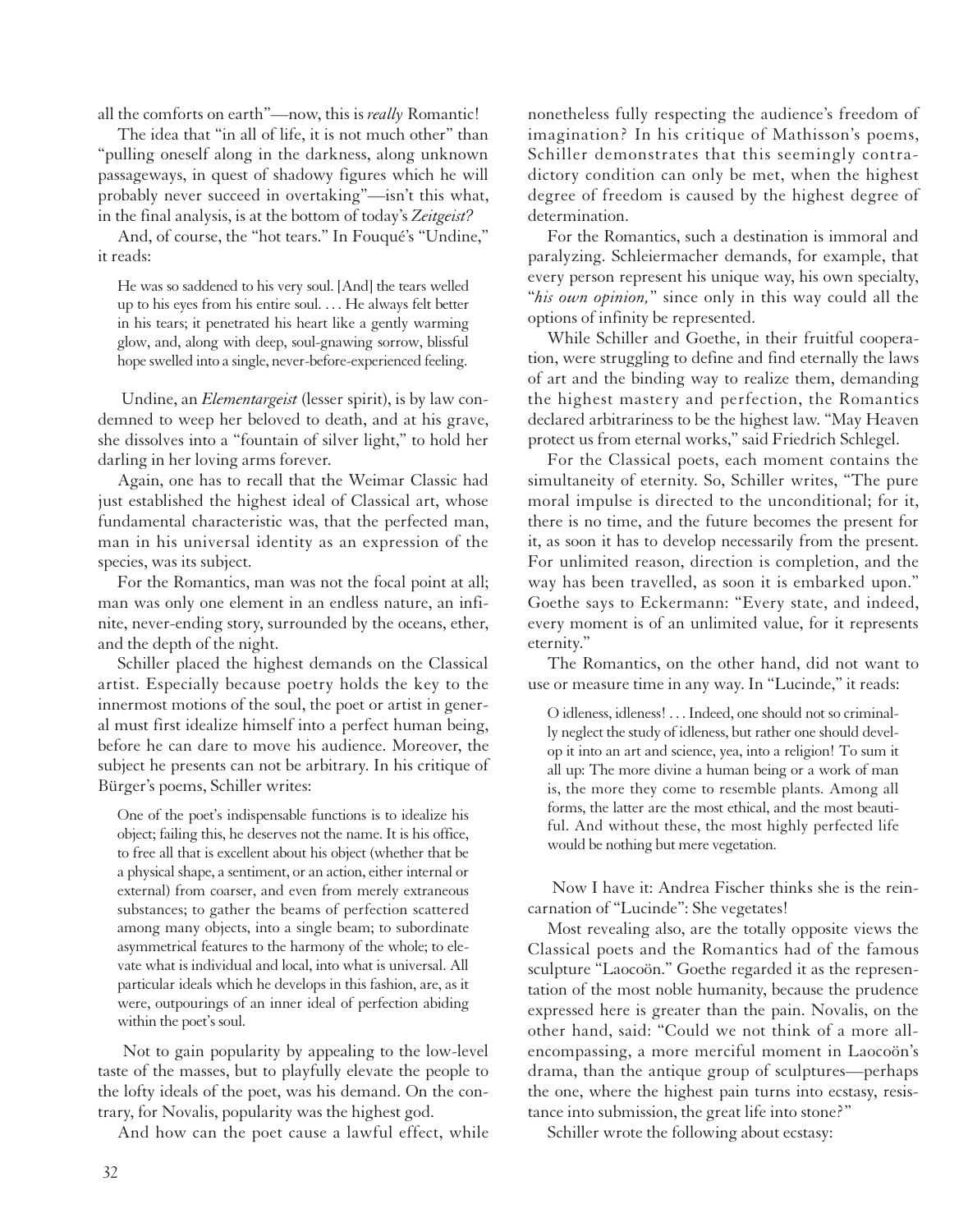Man in this state is nothing more than a fulfilled moment in time—or rather, he is not this, since his personality is suspended, so long as he is dominated by sensation and is swept along by time.

Our language has a very fitting expression for this state of selflessness: to be out of oneself (*ausser sich sein*). To return from this state, back to presence of mind, is just as correctly called going into oneself (*in sich gehen*); i.e., to return into one's self, to recompose one's personality.

Hölderlin talks about the "lust for death," the "wonderful longing toward the abyss." And Novalis writes: "Life is only the beginning of death. Life exists for death's sake."

For Schiller, man's beauty and sublimity (*Erhabenheit*) are victorious over death. For Schiller, freedom is victorious over destiny; therefore, he is always optimistic. He talks about "the great destiny, which elevates man as it crushes him." It is very clear, that Schiller especially dealt with some of the issues the Romantics tried to take up, in his Classical way. Compare, for example, the "sick calf" longing of the Romantics, with Schiller's poem "Longing," where the "longing" is overcome in the beautiful last lines:

I descry a shallop drifting, Ha, but look! No helmsman's nigh. Dive in swiftly! No more shifting! Sylphidine her sails now hie. Go with faith and go with daring, Gods accord no note of hand. But a wonder can thee carry To the lovely wonderland.

The courageous act concludes and moves beyond the longing, it brings it to a conclusion. And here we come to an extremely important aspect, which reveals one more aspect why Romantic writings are so much closer to modern soap operas, with all their phony emotions and petty problems, than to real art.

Tieck writes:

Why does everything have to have an end? Oh, do we begin, only to end again? And which closing is really totally closed? Couldn't the curtain lift again after the last act, and so forth, without end? All end is despotism.

And Dorothea wrote to Friedrich Schlegel:

What I realized is, that a poem does not need a different ending than a nice day.

Classical art, on the contrary, has a definite inner architecture, and a definite closure, when the development of the poetic idea is concluded. In Schiller's dramas, he always starts with what he calls "the pregnant moment," which contains in germ form the entire development; then the development takes its course, to finally reach the *punctum saliens,* in which the hero has once again the chance to influence events in a decisive way, either by sticking to a fatal flaw, or by correcting it. The fact that the audience can see these options, is what increases its cognitive and emotional capabilities. And then the drama comes to a necessary end, when the options embedded in the *punctum saliens* are played out. Thus, the subject of Classical drama is not "novelty" that's the origin of the "novel"—but, instead, the poet finds and demonstrates in an historical event, a universal idea and an eternal law.

The same applies for poems. In the poem "The Walk," Schiller begins with a walk in actual nature, then he develops the different phases of life and history, to then return to nature on the highest level of freedom.

Or think about the poem "The Artists." Schiller starts by extolling the beautiful image of Man in his time, to then hark back to all the many contributing factors throughout universal history, which helped to bring mankind to this point, to then end on the highest point of unity—and now you know, what you were told in the first strophe, but you know it in all its complexity. And the poem is absolutely finished, not one word more would be possible!

#### Schiller's *Maid of Orléans*

According to his notes, Schiller started the play *Die Jungfrau von Orléans* (*The Maid of Orléans*—Joan of Arc) on July 1, 1800, and he had already finished it by April 1801. It was not only a courageous attack on Voltaire, the Enlightenment, and the degenerated taste of the nobility of his time; it was also a direct, smashing answer to the strange issues promoted by Schlegel, Tieck, and Co.

*The Maid of Orléans* is labelled a "romantic fairy tale." This subtitle used to always puzzle me. And indeed, the play has all the ingredients of the Romantics' repertoire: It plays in the Fifteenth century, which, according to the historical view of the Romantics, was still the Middle Ages, in which religious devotion played a major role. And, you have what you could call a Romantic figure in the weak and unmanly Dauphin (the future King), who prefers to fantasize about the past, rather than lead on the battlefield, and save France from the occupying and attacking English.

The way the Dauphin describes his goals, is really Schiller getting the Romantics on the hook, by exactly describing their utopia: